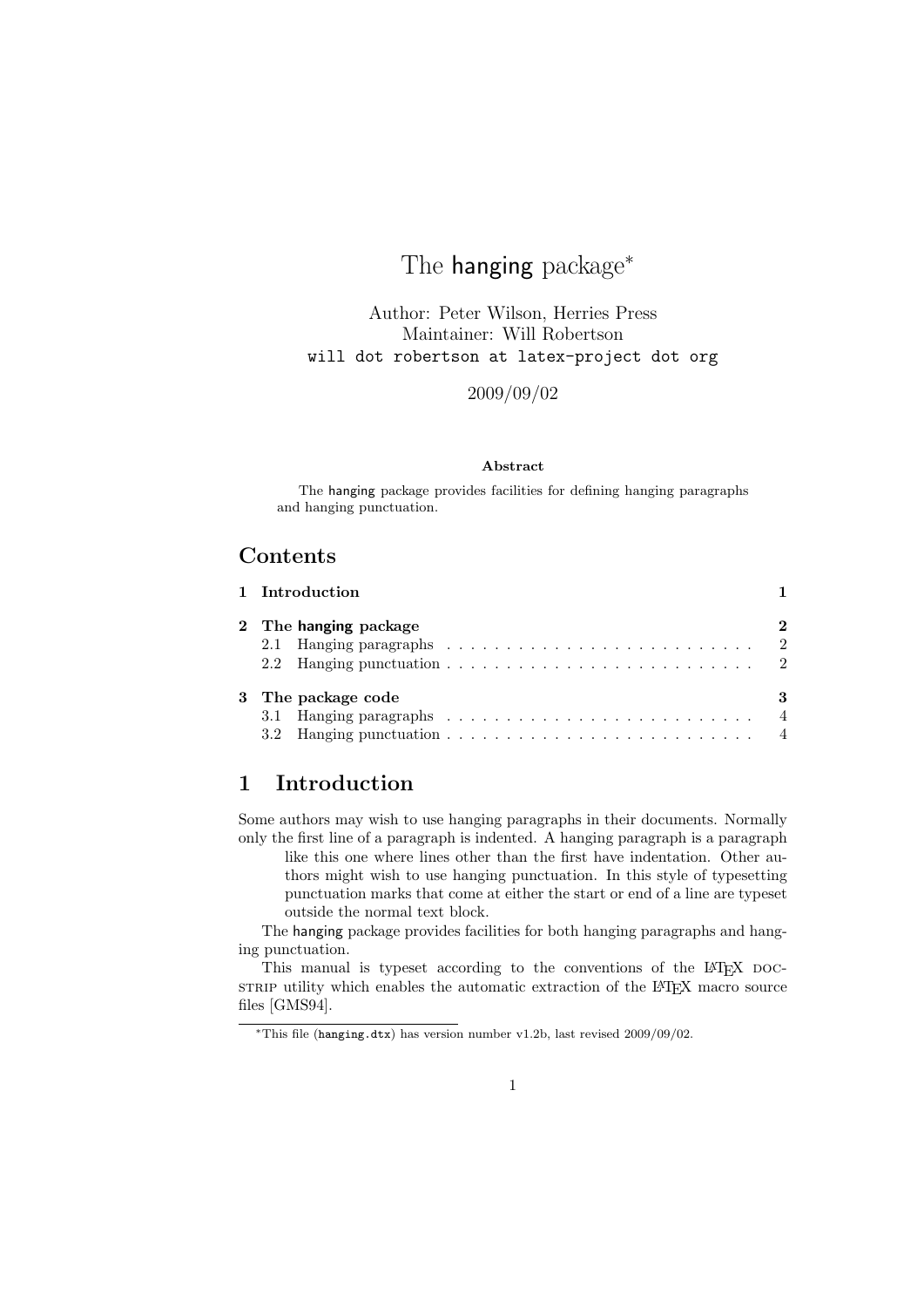Section 2 describes the usage of the package. Commented source code for the package is in Section 3.

### 2 The hanging package

### 2.1 Hanging paragraphs

The hanging package provides a command for producing a single hanging paragraph and an environment for typesetting a series of hanging paragraphs.

 $\hbar$  The command  $\hbar$   $\{indent\}$   $\{afternum\}$  placed at the start of a paragraph will cause it to be typeset as a hanging paragraph.

> The  $\langle \text{indent in} \rangle$  argument specifies the amount of indentation. The value must be a length. A positive value will indent the left hand side of the paragraph and a negative value will cause the right hand side of the text to be indented.

The  $\langle$  afternum $\rangle$  argument controls the number of lines that will be indented.

The value can be a positive or negative integer, say N. If  $N > 0$  then lines after the  $N^{th}$  line (i.e., lines  $N+1$  and onwards) will be indented. If  $N < 0$  then the first N lines will be indented. This paragraph has been typeset according to the specification \hangpara{3em}{-2} whereas the first paragraph in the Introduction was typeset according to \hangpara{3em}{2}.

A word of caution: There must be no linebreak between the \hangpara command and the start of the paragraph text. Either put the command at the start of the paragraph text, or on the previous line with a following %.

hangparas The hangparas environment can be used for typeseting a sequence of hanging paragraphs. The environment takes the same two arguments as the \hangpara command. That is,

 $\begin{align} \begin{cases} {\langle \mathit{indent} \rangle} {\langle \mathit{alternum} \rangle}. \end{cases}$ 

Another word of caution: The hangparas environment changes the definition of \everypar and may have unexpected interactions with any enclosed commands or environments that also change \everypar. If this does happen, then use the \hangpara command for the problematic paragraph(s) instead of the hangparas environment.

#### 2.2 Hanging punctuation

hangpunct Text within the hangpunct environment will be typeset with hanging punctuation. Personally, I think that this is more of a curiosity than anything else. Others disagree and think it is an essential part of fine typography.

> Use of the environment may have unpleasant side effects as the punctuation characters are made active (i.e., they act as commands rather than as glyphs). The hanging punctuation characters are left and right single and double quotes  $(2)$ , period (or full stop) (.), exclamation mark  $(2)$ , question mark  $(2)$ , colon and semicolon  $(:;),$  and the comma  $($ , $).$

> If you really care about hanging punctuation, Hàn Thế Thành's  $pdf(La)TeX$ has built in support via \pdfprotrudechars. This is implemented in the pdfTeX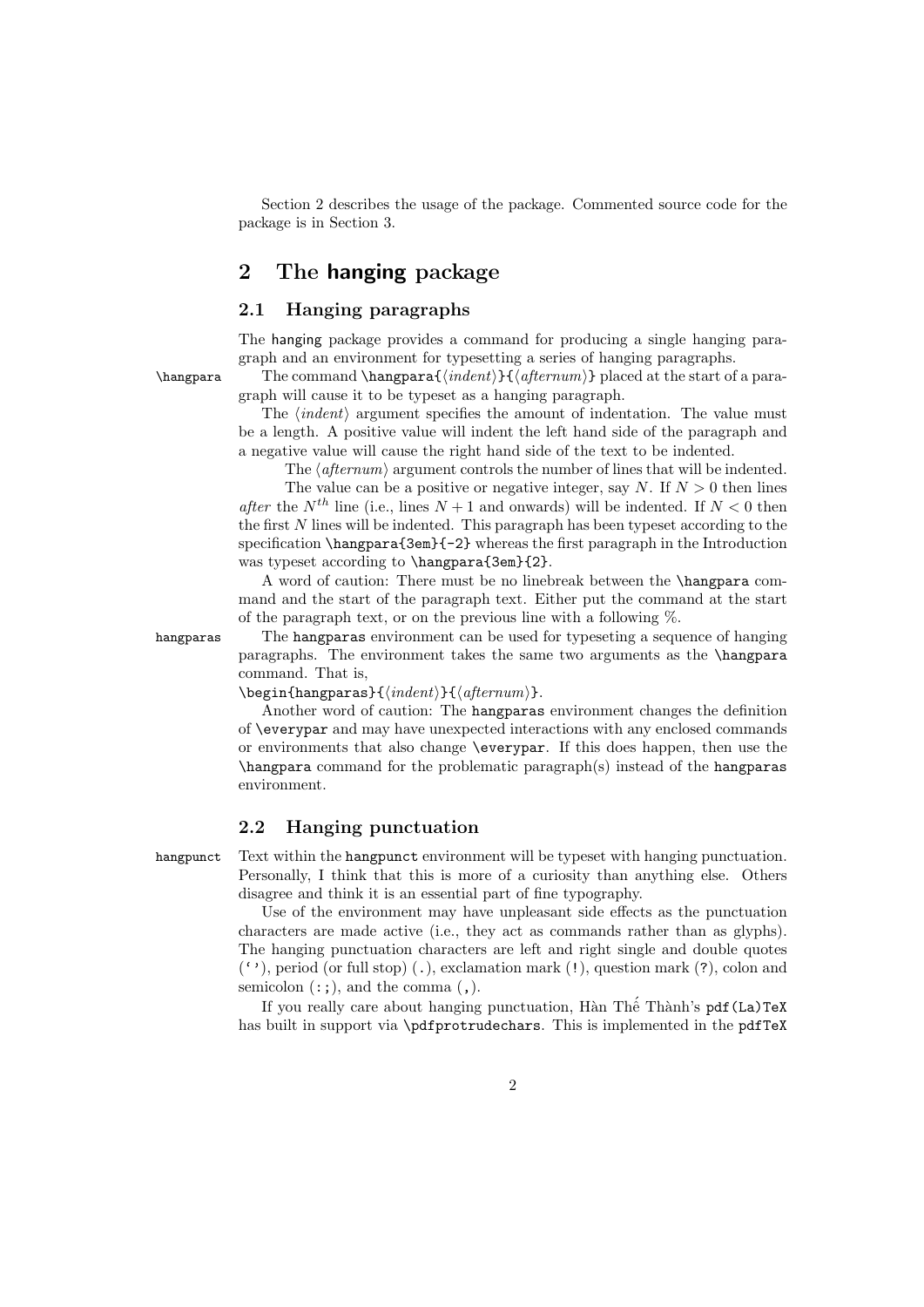program itself [Tha00], so is robust. The pdf(La)TeX system is available from CTAN but the latest version, if not on CTAN, can be obtained from ftp://ftp. cstug.cz/pub/tex/lo9cal/cstug/thanh/pdftex.

The package takes several options which stop punctuation characters from being hung. The available options include:

notcomma don't hang the comma (,)

notperiod don't hang the period (full stop) (.)

notquote don't hang any quote marks  $($ <sup> $\cdots$ </sup>  $)$ 

notquery don't hang the question mark (?)

notexcl don't hang the exclamation mark (!)

notcolon don't hang the colon (:)

notscolon don't hang the semicolon (;)

If none of these options are given then all the available punctuation marks will be hung.

There is one other option:

fine The default settings for the amount of punctuation hang correspond to those given by Donald Knuth in the TeXbook [Knu84], and are independent of the local font in use (use  $pdfL$ aTeX for font-dependent settings). Stefan Ulrich<sup>1</sup> suggested a less aggresive hang, which is provided by the fine option. This option also stops hanging question and exclamation marks.

\nhlq \nhrq

\nhpt If a non-hanging period, or left or right quote character is required in it's character form within the hangpunct environment, then respectively the  $\nhpt$ , \nhlq and \nhrq commands can be used. For example, if a length is to be changed you cannot write:

\setlength{\mylength}{2.76cm}. Instead you must code this as: \setlength{\mylength}{2\nhpt76cm}.

### 3 The package code

Announce the name and version of the package, which requires  $\text{LATEX } 2_{\epsilon}$ .

1  $\langle$ \*usc $\rangle$ 

2 \NeedsTeXFormat{LaTeX2e}

3 \ProvidesPackage{hanging}[2009/09/02 v1.2b hanging paragraphs and punctuation]

 $\frac{1}{1}$ Private email on 2001/03/14 (ulrich@cis.uni-muenchen.de).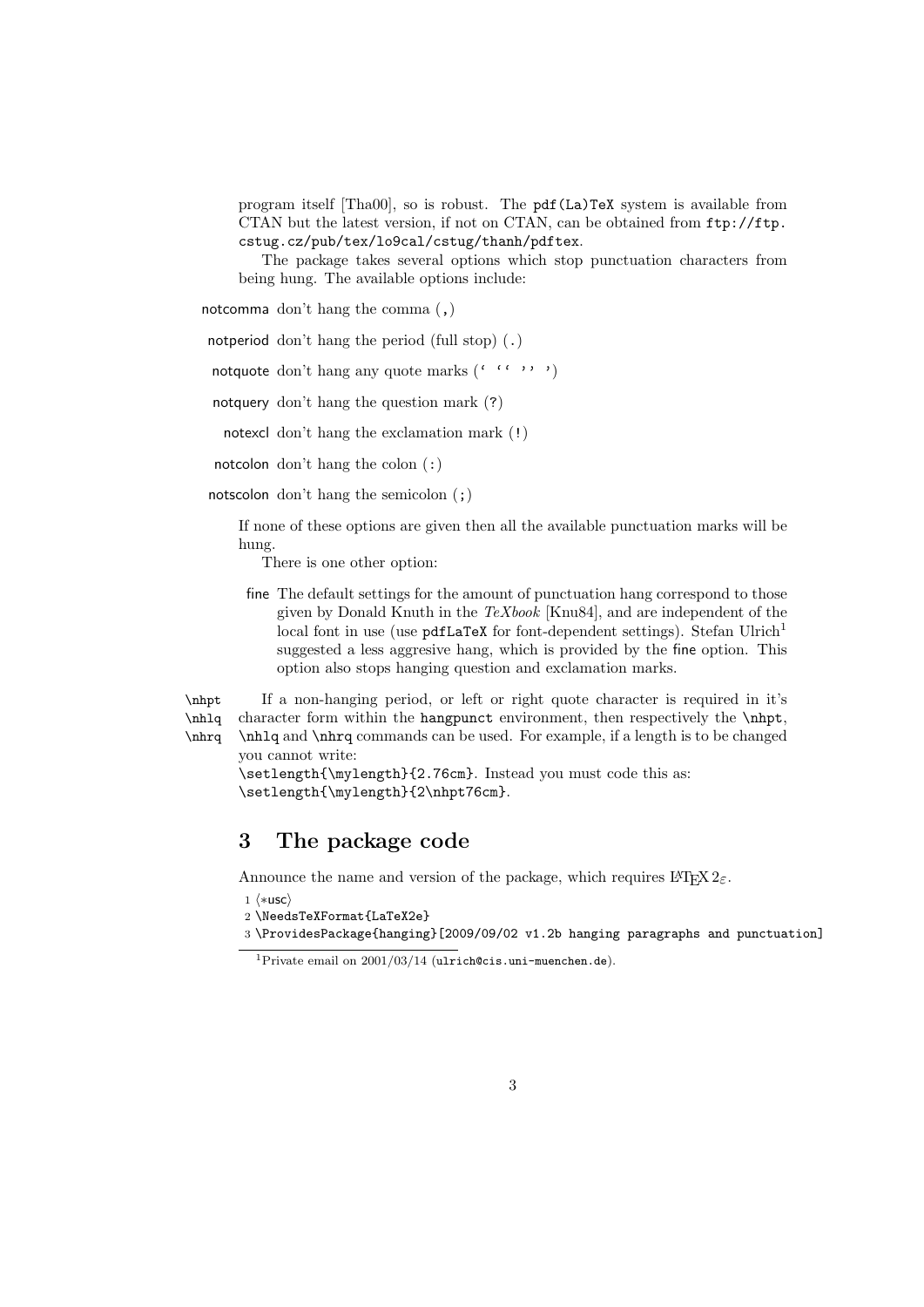#### 3.1 Hanging paragraphs

 $\hbar$  The command for a single hanging paragraph. Just package up the TEX  $\hbar$ commands, together with \noindent to switch off any existing \parindent indentation.

4 \newcommand{\hangpara}[2]{\hangindent#1\hangafter#2\noindent}

hangparas The environment for typesetting multiple hanging paragraphs. It takes the same arguments as the \hangpara command. At the start, set the paragraph indent to zero, then change \everypar to \hangpara. At the end of the environment make sure that the last paragraph was finished via  $\gamma$ , otherwise the user would have to leave a blank line or use \par explicitly.

5 \newenvironment{hangparas}[2]{\setlength{\parindent}{\z@}

6 \everypar={\hangpara{#1}{#2}}}{\par}

#### 3.2 Hanging punctuation

The code for hanging punctuation is based on the Dirty Tricks example on page 395 of the TEXbook [Knu84].

I made an experimental attempt to include hanging hyphens, but this broke too many other things all over the place to be of practical use. I believe Knuth when he says that hanging hyphens require a font with a zero-width hyphen. I think that the basic problem is that the '-' character, as input, represents both a hyphen and a minus sign; diddling with a hyphen means that the minus sign is similarly diddled. This package is meant to be independent of the font, and following Knuth, providing a hanging hyphen is font-dependent. Fortunately, most of the time TEX manages to avoid hyphens at line ends.

Stefan Ulrich (ulrich@cis.uni-muenchen.de) pointed out that the EC fonts include a hyphen with a smaller, but non-zero, width. Using this then the last non-hyphen character at the end of a hyphenated line will be a little closer to the margin. To use the smaller EC hyphen, Stefan suggested doing:

```
\usepackage[T1]{fontenc}
\hyphenchar\font=127
```

| \ifh@ngcomma  | We need some booleans for the options. |                 |
|---------------|----------------------------------------|-----------------|
| \ifh@ngfstop  | 7 \newif\ifh@ngcomma                   | \h@ngcommatrue  |
| \ifh@ngquote  | 8 \newif\ifh@ngfstop                   | \h@ngfstoptrue  |
| \ifh@ngquery  | 9 \newif\ifh@ngquote                   | \h@ngquotetrue  |
| \ifh@ngexcl   | 10 \newif\ifh@ngquery                  | \h@ngquerytrue  |
| \ifh@ngcolon  | 11 \newif\ifh@ngexcl                   | \h@ngexcltrue   |
| \ifh@ngscolon | 12 \newif\ifh@ngcolon                  | \h@ngcolontrue  |
| \ifh@ngfine   | 13 \newif\ifh@ngscolon                 | \h@ngscolontrue |
|               | 14 \newif\ifh@ngfine                   | \h@ngfinefalse  |

Now do the options.

15 \DeclareOption{notcomma}{\h@ngcommafalse}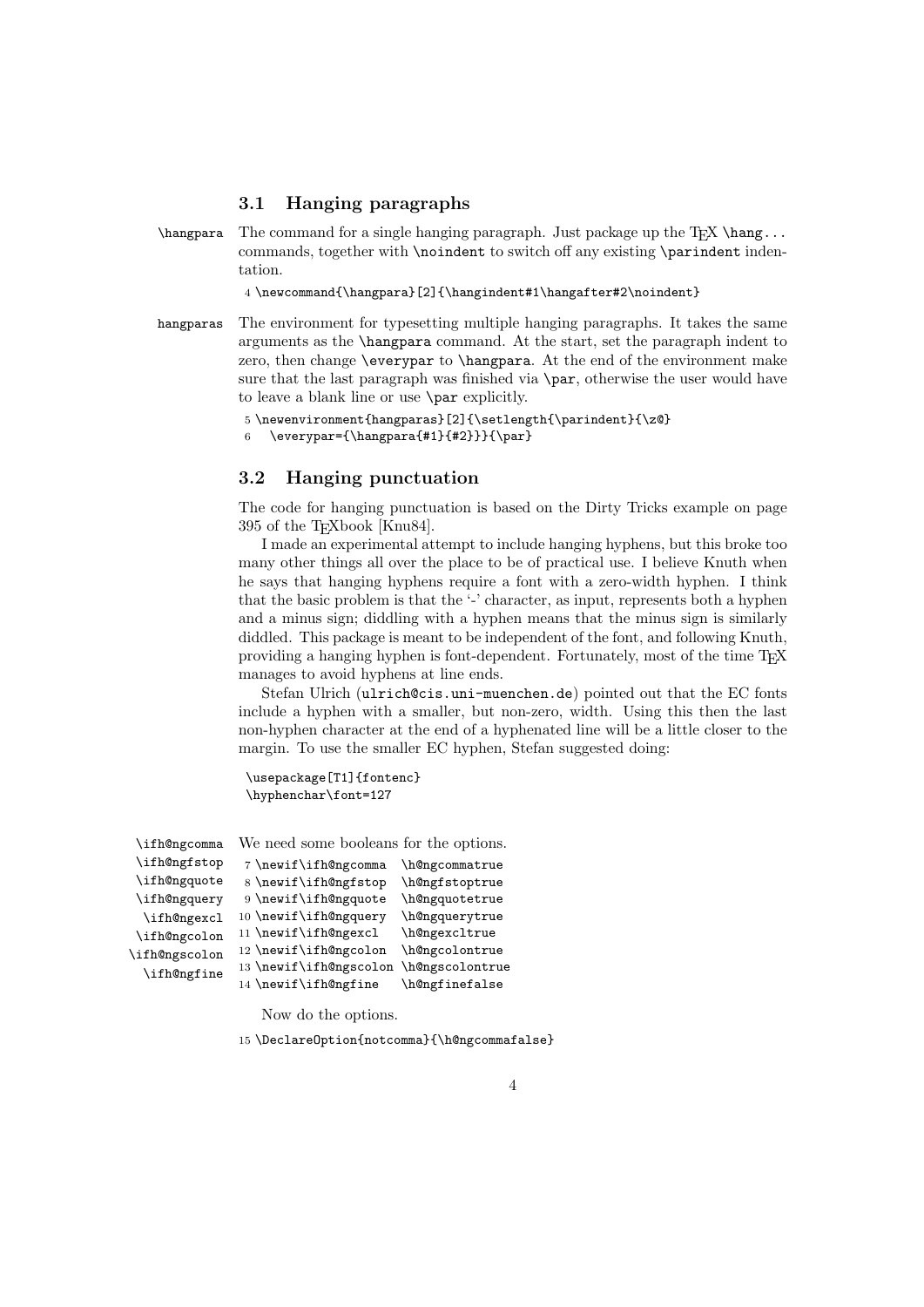```
16 \DeclareOption{notperiod}{\h@ngfstopfalse}
               17 \DeclareOption{notquote}{\h@ngquotefalse}
               18 \DeclareOption{notquery}{\h@ngqueryfalse}
               19 \DeclareOption{notexcl}{\h@ngexclfalse}
               20 \DeclareOption{notcolon}{\h@ngcolonfalse}
               21 \DeclareOption{notscolon}{\h@ngscolonfalse}
               22 \DeclareOption{fine}{\h@ngfinetrue}
               23 \ProcessOptions\relax
               24 \ifh@ngfine
               25 \h@ngqueryfalse \h@ngexclfalse
               26 \fi
\h@ngcommawd
\h@ngfstopwd
\h@ngquotewd
\h@ngdquotewd
\h@ngquerywd
  \h@ngexclwd
30 \newlength{\h@ngdquotewd} \settowidth{\h@ngdquotewd}{''}
\h@ngcolonwd
\h@ngscolonwd
               We need some lengths for kerning for each punctuation mark that might be hung.
               These are set to the width of the character.
               27 \newlength{\h@ngcommawd} \settowidth{\h@ngcommawd}{,}
               28 \newlength{\h@ngfstopwd} \settowidth{\h@ngfstopwd}{.}
               29 \newlength{\h@ngquotewd} \settowidth{\h@ngquotewd}{'}
              31 \newlength{\h@ngquerywd} \settowidth{\h@ngquerywd}{?}
               32\newlength{\h@ngexclwd} \settowidth{\h@ngexclwd}{!}
               33 \newlength{\h@ngcolonwd} \settowidth{\h@ngcolonwd}{:}
               34 \newlength{\h@ngscolonwd} \settowidth{\h@ngscolonwd}{;}
                  These values are changed if the fine option is given. The following is by courtesy
               of Stefan Ulrich.
               35 \ifh@ngfine
```

```
36 \setlength{\h@ngcommawd}{0.35\h@ngcommawd}
                   37 \setlength{\h@ngfstopwd}{0.30\h@ngfstopwd}
                   38 \setlength{\h@ngquotewd}{0.30\h@ngquotewd}
                   39 \setlength{\h@ngdquotewd}{0.35\h@ngdquotewd}
                   40 \setlength{\h@ngcolonwd}{0.20\h@ngcolonwd}
                   41 \setlength{\h@ngscolonwd}{0.20\h@ngscolonwd}
                   42 \fi
                   43
\h@ngallowhyphens An incantation to be used to allow hyphenation in a 'word' beginning with a quote
                   mark.<sup>2</sup>
                   44 \newcommand{\h@ngallowhyphens}{\nobreak\hskip\z@skip}
            \nhpt
As the punctuation is going to be made active, we need commands for some of
            \nhlq
the characters when they will be used in constants.
            \nhrq 45 \newcommand{\nhpt}{.}
```

```
46 \newcommand{\nhlq}{'}
47 \newcommand{\nhrq}{'}
```
Hubert Gaesslein (hubertjg@virtualphotonics.cm) pointed out that the definition of h@ngallowhyphens should end with z@skip rather than my original z@, in case it was used in situations I hadn't thought of.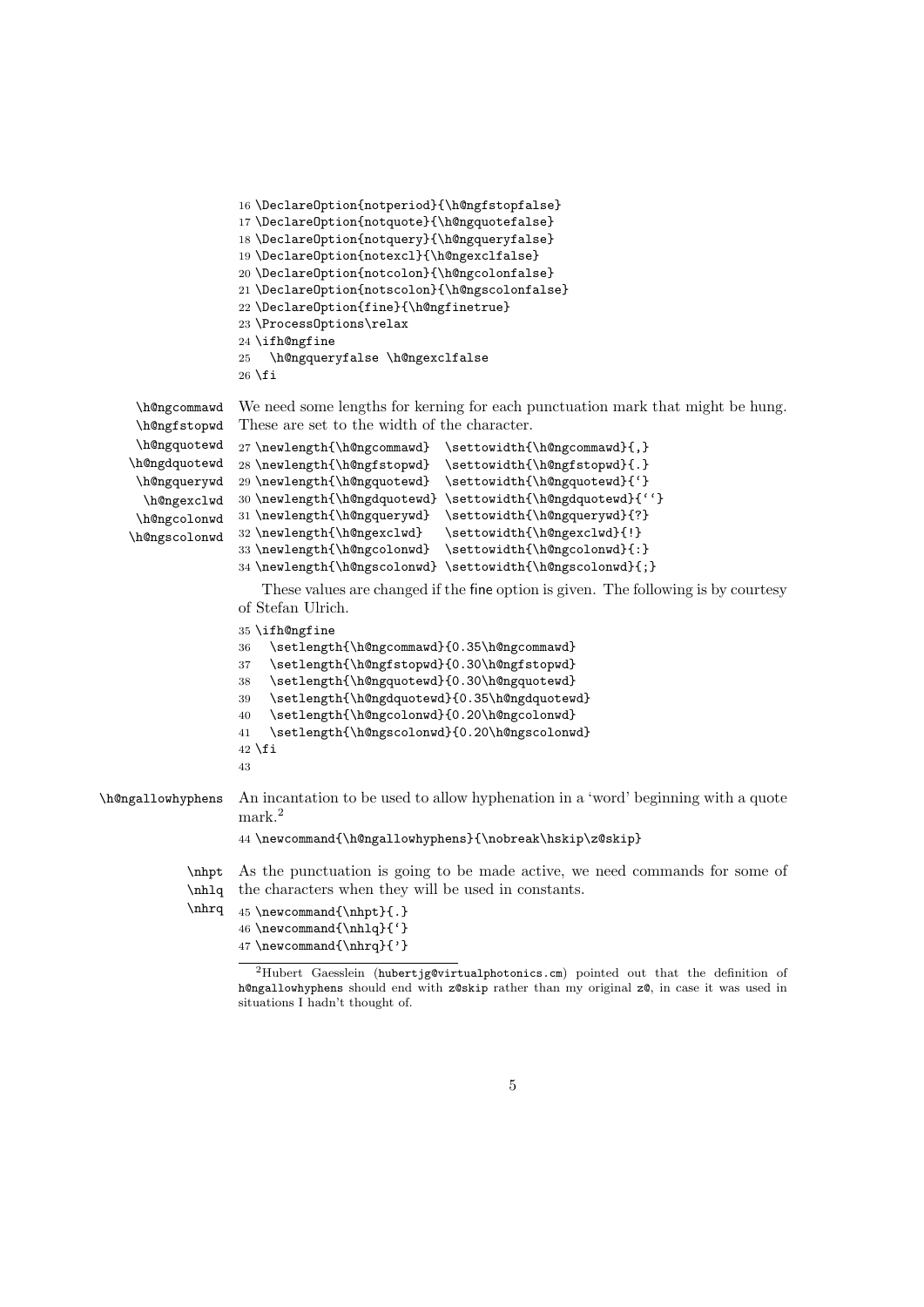```
\h@nglqq
Commands for punctuation with kerning.
      \h@ngrqq 48 \newcommand{\h@nglqq}{''}
   \h@ngrquote
   \h@nglquote
    \h@ngcomma
    \h@ngfstop
    \h@ngquery
     \h@ngexcl
    \h@ngcolon
   \h@ngscolon
                49 \newcommand{\h@ngrqq}{''}
                50 \newcommand{\h@ngrquote}{'\kern-\h@ngquotewd\kern\h@ngquotewd}
                51 \newcommand{\h@nglquote}{\ifhmode\kern\h@ngquotewd\vadjust{}\else\leavevmode\fi
                                            \kern-\h@ngquotewd'\h@ngallowhyphens}
                53 \newcommand{\h@ngcomma}{,\kern-\h@ngcommawd\kern\h@ngcommawd}
                54 \newcommand{\h@ngfstop}{.\kern-\h@ngfstopwd\kern\h@ngfstopwd}
                55 \newcommand{\h@ngquery}{?\kern-\h@ngquerywd\kern\h@ngquerywd}
                56 \newcommand{\h@ngexcl}{!\kern-\h@ngexclwd\kern\h@ngexclwd}
                57 \newcommand{\h@ngcolon}{:\kern-\h@ngcolonwd\kern\h@ngcolonwd}
                58 \newcommand{\h@ngscolon}{;\kern-\h@ngscolonwd\kern\h@ngscolonwd}
\activatepunct At this point we make the punctuation characters active.<sup>3</sup>
                   Activate the punctuation characters, leaving the left quote till last.
                59 \def\activatepunct{%
                60 \ifh@ngcomma \catcode'\,=\active \fi
                61 \ifh@ngfstop \catcode'\.=\active \fi
                62 \ifh@ngquote \catcode'\'=\active \fi
                63 \ifh@ngquery \catcode'\?=\active \fi
                64 \ifh@ngexcl \catcode'\!=\active \fi
                65 \ifh@ngcolon \catcode'\:=\active \fi
                66 \ifh@ngscolon \catcode'\;=\active \fi
                67 \ifh@ngquote \catcode'\'=\active \fi
                68 }
```
Define the simple punctuation macros in terms of the respective  $\hbar \mathbb{Q}_1$ ... commands, using \gdef as they are instantiated in a group.

```
69 \begingroup
70 \activatepunct
71 \ifh@ngcomma \gdef,{\h@ngcomma} \fi
72 \ifh@ngfstop \gdef.{\h@ngfstop} \fi
73 \ifh@ngquery \gdef?{\h@ngquery} \fi
74 \ifh@ngexcl \gdef!{\h@ngexcl} \fi
75 \ifh@ngcolon \gdef:{\h@ngcolon} \fi
76 \ifh@ngscolon \gdef;{\h@ngscolon} \fi
```
Life is more complicated for quote marks as they have to check for ligatures.

```
77 \ifh@ngquote
```

```
78 \gdef'{\futurelet\next\h@ngrqtest}
```

```
79 \gdef'{\futurelet\next\h@nglqtest}
```
\h@ngrqtest \h@nglqtest \h@ngrquotes \h@nglquotes Commands for left and right quotes ligature tests.

```
80 \gdef\h@ngrqtest{\ifx\next'\let\next=\h@ngrquotes\else\let\next=\h@ngrquote\fi\next}
81 \gdef\h@nglqtest{\ifx\next'\let\next=\h@nglquotes\else\let\next=\h@nglquote\fi\next}
82 \gdef\h@ngrquotes'{\h@ngrqq\kern-\h@ngdquotewd\kern\h@ngdquotewd}
```
 $3\text{My thanks to Harald Hanche-Olsen hanche@math.ntnu.no}$  for showing me how to do this instead of my initial hack of putting all the following code into a file to be input by the environment.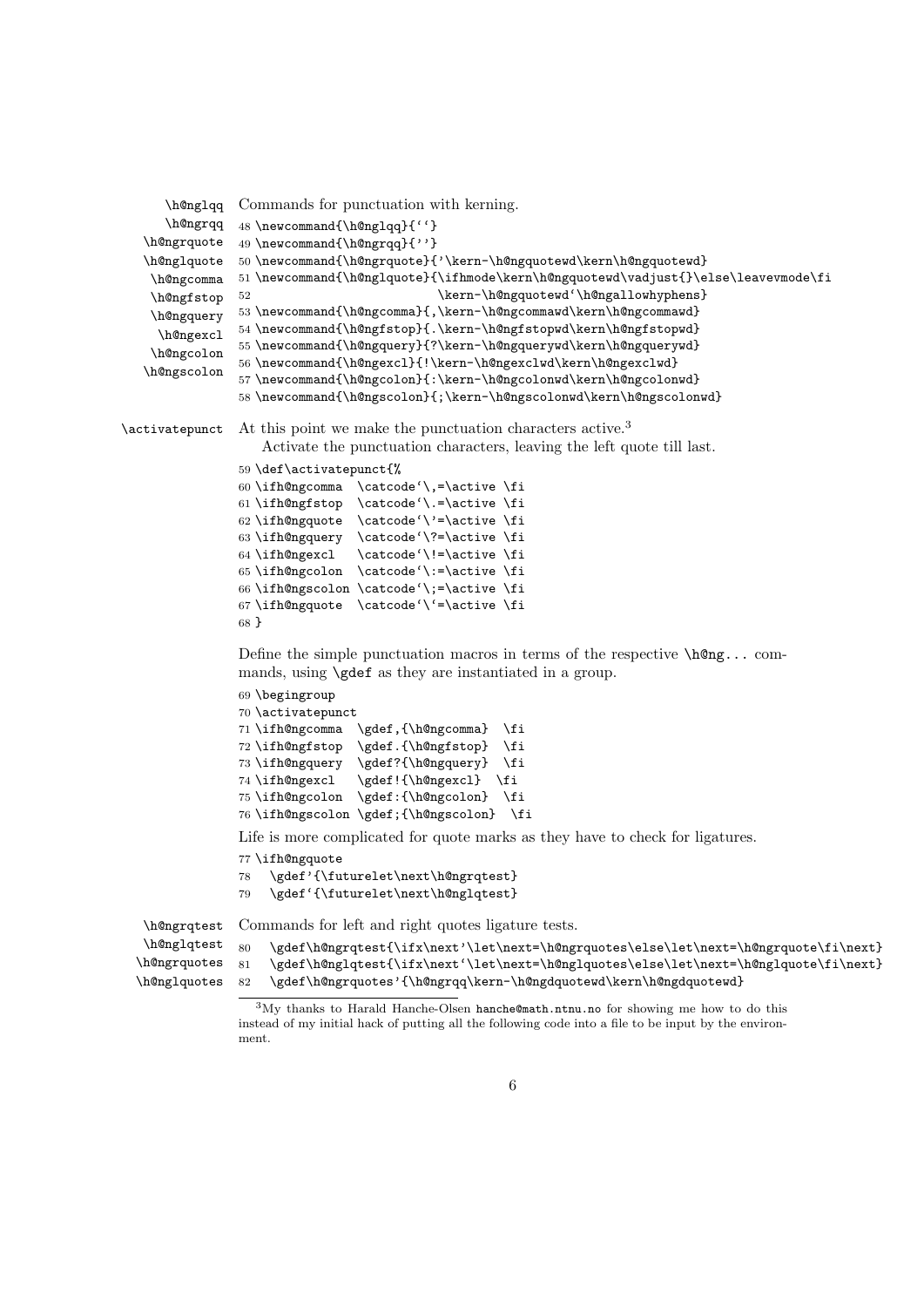```
83 \gdef\h@nglquotes'{\ifhmode\kern\h@ngdquotewd\vadjust{}\else\leavevmode\fi
84 \kern-\h@ngdquotewd\h@nglqq\h@ngallowhyphens}
85 \fi
Finally, end the group started earlier.
```
86 \endgroup

hangpunct The definition of the hanging punctuation environment is now very simple. It just calls \activatepunct.

```
87 \newenvironment{hangpunct}{\activatepunct}{}
```
The end of this package.

88  $\langle$ /usc $\rangle$ 

## References

- [GMS94] Michel Goossens, Frank Mittelbach, and Alexander Samarin. The LaTeX Companion. Addison-Wesley Publishing Company, 1994.
- [Knu84] Donald E. Knuth. The TeXbook. Addison-Wesley Publishing Company, 1984.
- [Tha00] Hàn Thế Thành. Micro-typographic extensions to the TeX typesetting system. Dissertation. Masaryk University Brno, Faculty of Informatics, October 2000. (Available as http://www.fi-muni.cz/~thanh/ download/thesis.pdf)

## Index

Numbers written in italic refer to the page where the corresponding entry is described; numbers underlined refer to the code line of the definition; numbers in roman refer to the code lines where the entry is used.

| Symbols                                                               | F.                                     | $h@ngcomma \ldots 48, 71$            |
|-----------------------------------------------------------------------|----------------------------------------|--------------------------------------|
| $\dots \dots \dots \dots$ 64 environments:<br>$\lambda$ !             |                                        | $h@ngcommafalse$ 15                  |
| . 60<br>ヽ.                                                            | hangparas $\ldots$ 2, 5                | \h@ngcommatrue  7                    |
| -65<br>.<br>\:                                                        | hangpunct $\ldots$ 2, 87               | h@ngcommawd  27, 53                  |
| -66<br>. The second second second second second $\mathcal{L}_1$<br>\: |                                        | $h@ngdquotewd 27, 82-84$             |
| . 63<br>$\backslash$ ?                                                | $\text{futurelet} \dots 78, 79$        | $h@ngexcl \ldots 48,74$              |
| $\setminus$ 67                                                        |                                        | $h$ @ngexclfalse  19, 25             |
|                                                                       |                                        |                                      |
|                                                                       | н                                      | \h@ngexcltrue  11                    |
| A                                                                     | \h@ngallowhyphens.                     | $h@ngexclwd \ldots 27, 56$           |
| \activatepunct 59, 70, 87                                             | $\ldots \ldots 44, 52, 84$             | $\hbox{\tt \lambda}$ se  14          |
| $\text{active}$ 60-67                                                 | $\hbox{\tt h@ngcolon} \ldots$ 48,75    | $\hbox{\tt \h 0}$                    |
|                                                                       | h@ngcolonfalse<br>-20                  | $\hbox{\texttt{h0n}}$ 48, 72         |
| С                                                                     | $\hbox{\tt \&0ngcolontrue } \ldots 12$ | $\hbox{\texttt{h}$ Qngfstopfalse  16 |